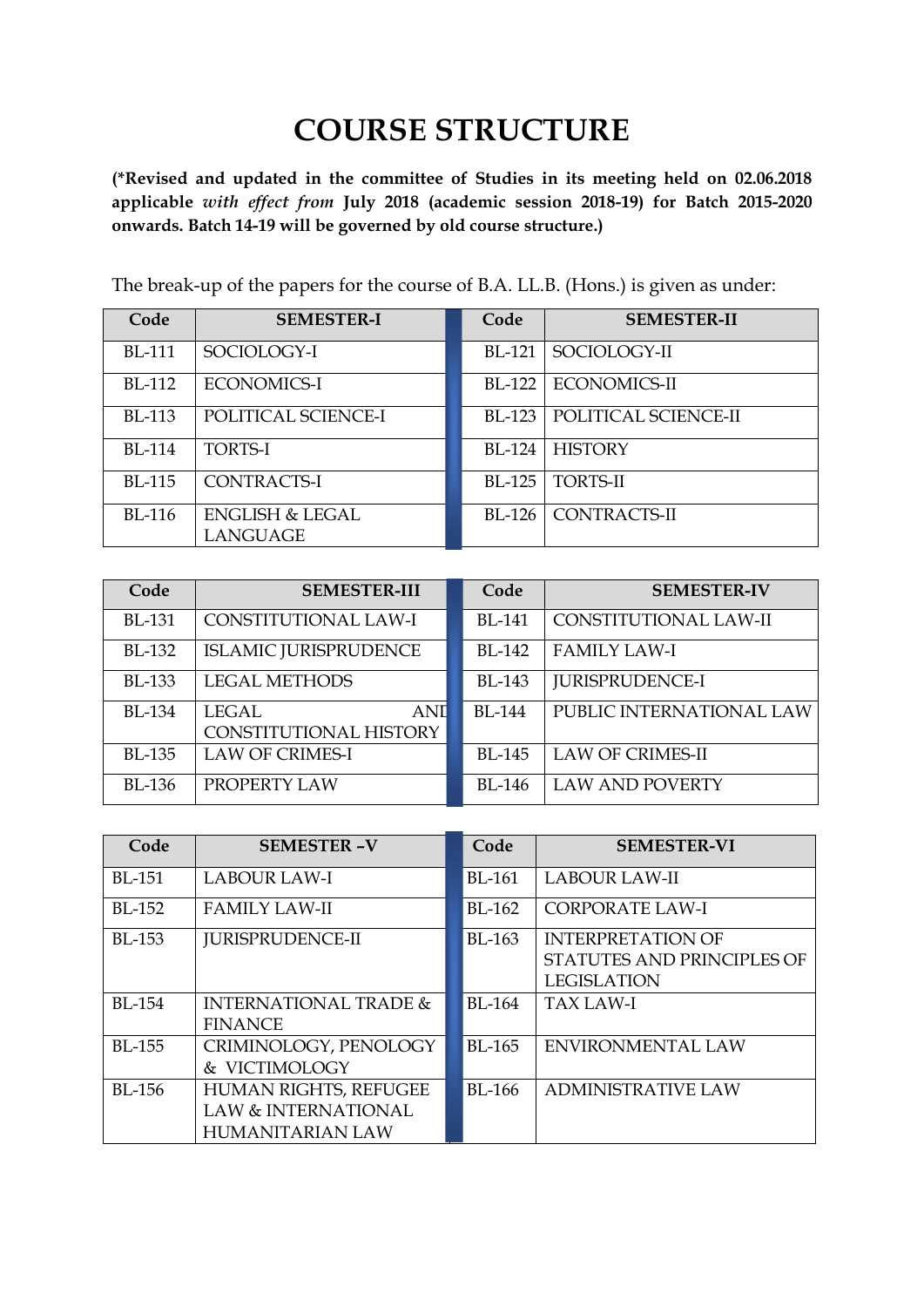| Code          | <b>SEMESTER-VII</b>             | Code          | <b>SEMESTER-VIII</b>             |
|---------------|---------------------------------|---------------|----------------------------------|
| $BI - 171$    | <b>CODE OF CIVIL PROCEDURE</b>  | <b>BL-181</b> | CODE OF CIVIL PROCEDURE -II      |
|               | $-I$                            |               |                                  |
| BL-172        | <b>CORPORATE LAW-II</b>         | <b>BL-182</b> | <b>INTELLECTUAL PROPERTY</b>     |
|               |                                 |               | RIGHTS-I                         |
| <b>BL-173</b> | <b>LAW OF EVIDENCE</b>          | <b>BL-183</b> | <b>CODE OF CRIMNAL</b>           |
|               |                                 |               | PROCEDURE-I                      |
| <b>BL-174</b> | <b>TAX LAWS-II</b>              | <b>BL-184</b> | <b>HEALTH LAW</b>                |
| <b>BL-175</b> | <b>CLINICAL COURSE-I</b>        | <b>BL-185</b> | <b>CLINICAL COURSE-II</b>        |
|               | [ALTERNATEIVE<br><b>DISPUTH</b> |               | [PLEADING, DRAFTING AND          |
|               | <b>REDRESSAL]</b>               |               | <b>CONVEYANCING</b>              |
| <b>BL-176</b> | <b>LAW RELATING TO WOMEN</b>    | <b>BL-186</b> | <b>LAW RELATING TO ELECTIONS</b> |
|               | & CHILDREN                      |               |                                  |
|               |                                 |               |                                  |
| Code          | <b>SEMESTER-IX</b>              | Code          | <b>SEMESTER-X</b>                |
| <b>BL-191</b> | <b>LAND LAWS</b>                | <b>BL-201</b> | LAW OF INSURANCE,                |
|               |                                 |               | <b>BANKING AND NEGOTIABLE</b>    |
|               |                                 |               | <b>INSTRUMENTS</b>               |
| <b>BL-192</b> | <b>INTELLECTUAL PROPERTY</b>    | <b>BL-204</b> | <b>SEMINAR COURSE-II</b>         |
|               | RIGHTS-II                       |               |                                  |
| <b>BL-193</b> | <b>LAW AND INFORMATION</b>      | $BL-203/$     | <b>CONFLICT OF LAWS/LAW</b>      |
|               | <b>TECHNOLOGY</b>               | <b>BL</b> 206 | <b>AND DISASTER</b>              |

| **From January 1 till March 15, the Students will be engaged in Moot Court, Internship |
|----------------------------------------------------------------------------------------|
| and Court Management. They will submit their Internship diary and assignment on        |
| March 16. Internship presentations would be held from March 16-22. The Classes from    |
| Semester X will commence from March 16 till last working day.                          |

BL-194 SEMINAR COURSE-I

BL-196 CODE OF CRIMNAL

BL-195 CLINICAL COURSE-III

[PROFESSIONAL ETHICS, LAWYERING AND BAR-

BENCH RELATIONS]

PROCEDURE -II

MANAGEMENT

BL-205 CLINICAL COURSE-IV

[MOOT COURT EXERCISE INTERNSHIP & COURT MANAGEMENT (300) \*\*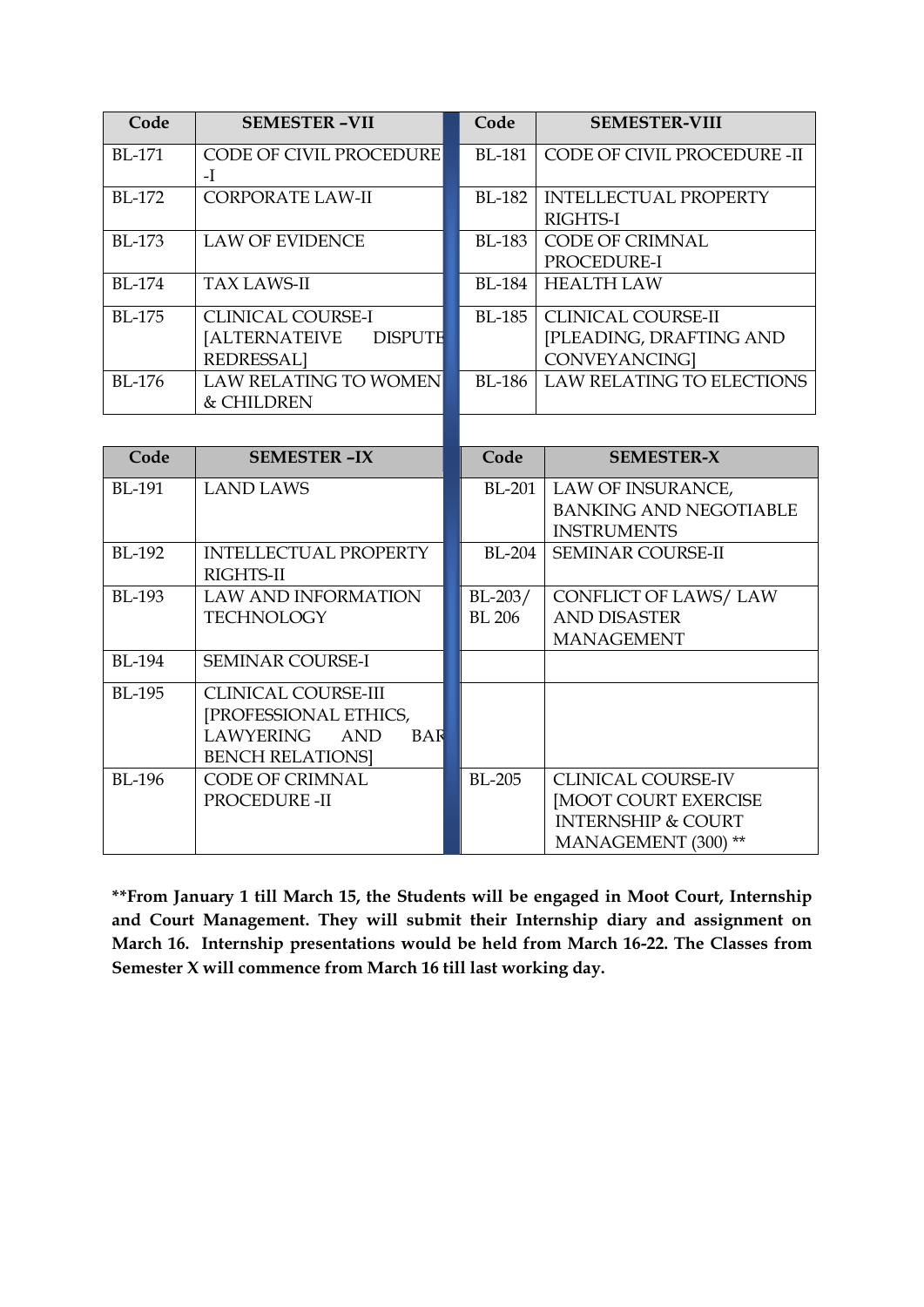## **OLD COURSE STRUCTURE**

(Applicable to academic Batch 2014-19)

The break-up of the papers for the course of B.A. LL.B. (Hons.) is given as under:

| Code          | <b>SEMESTER-I</b>   | Code          | <b>SEMESTER-II</b>   |
|---------------|---------------------|---------------|----------------------|
| <b>BL-111</b> | SOCIOLOGY-I         | <b>BL-121</b> | SOCIOLOGY-II         |
| <b>BL-112</b> | <b>ECONOMICS-I</b>  | <b>BL-122</b> | <b>ECONOMICS-II</b>  |
| <b>BL-113</b> | POLITICAL SCIENCE-I | $BI - 123$    | POLITICAL SCIENCE-II |
| <b>BL-114</b> | <b>TORTS-I</b>      | <b>BL-124</b> | <b>HISTORY</b>       |
| <b>BL-115</b> | <b>CONTRACTS-I</b>  | <b>BL-125</b> | <b>TORTS-II</b>      |
| $BL-116$      | ENGLISH & LEGAL     | $BL-126$      | <b>CONTRACTS-II</b>  |
|               | LANGUAGE            |               |                      |

| Code          | <b>SEMESTER-III</b>           | Code          | <b>SEMESTER-IV</b>       |
|---------------|-------------------------------|---------------|--------------------------|
| <b>BL-131</b> | CONSTITUTIONAL LAW-I          | <b>BL-141</b> | CONSTITUTIONAL LAW-II    |
| <b>BL-132</b> | <b>ISLAMIC JURISPRUDENCE</b>  | <b>BL-142</b> | <b>FAMILY LAW-I</b>      |
| <b>BL-133</b> | <b>LEGAL METHODS</b>          | <b>BL-143</b> | <b>JURISPRUDENCE-I</b>   |
| <b>BL-134</b> | <b>ANI</b><br>LEGAL           | <b>BL-144</b> | PUBLIC INTERNATIONAL LAW |
|               | <b>CONSTITUTIONAL HISTORY</b> |               |                          |
| <b>BL-135</b> | <b>LAW OF CRIMES-I</b>        | <b>BL-145</b> | <b>LAW OF CRIMES-II</b>  |
| BL-136        | PROPERTY LAW                  | BL-146        | <b>LAW AND POVERTY</b>   |

| Code          | <b>SEMESTER-V</b>                | Code          | <b>SEMESTER-VI</b>        |
|---------------|----------------------------------|---------------|---------------------------|
| <b>BL-151</b> | <b>LABOUR LAW-I</b>              | <b>BL-161</b> | <b>LABOUR LAW-II</b>      |
| <b>BL-152</b> | <b>FAMILY LAW-II</b>             | BL-162        | <b>CORPORATE LAW-I</b>    |
| <b>BL-153</b> | <b>JURISPRUDENCE-II</b>          | $BL-163$      | <b>INTERPRETATION OF</b>  |
|               |                                  |               | STATUTESAND PRINCIPLES OF |
|               |                                  |               | <b>LEGISLATION</b>        |
| $BI - 154$    | <b>INTERNATIONAL TRADE &amp;</b> | $BL-164$      | TAX LAW-I                 |
|               | <b>FINANCE</b>                   |               |                           |
| <b>BL-155</b> | CRIMINOLOGY, PENOLOGY            | BL-165        | ENVIRONMENTAL LA          |
|               | & VICTIMOLOGY                    |               |                           |
| <b>BL-156</b> | HUMAN RIGHTS, REFUGEE            | BL-166        | <b>ADMINISTRATIVE LAW</b> |
|               | <b>LAW &amp; INTERNATIONAL</b>   |               |                           |
|               | <b>HUMANITARIAN LAW</b>          |               |                           |